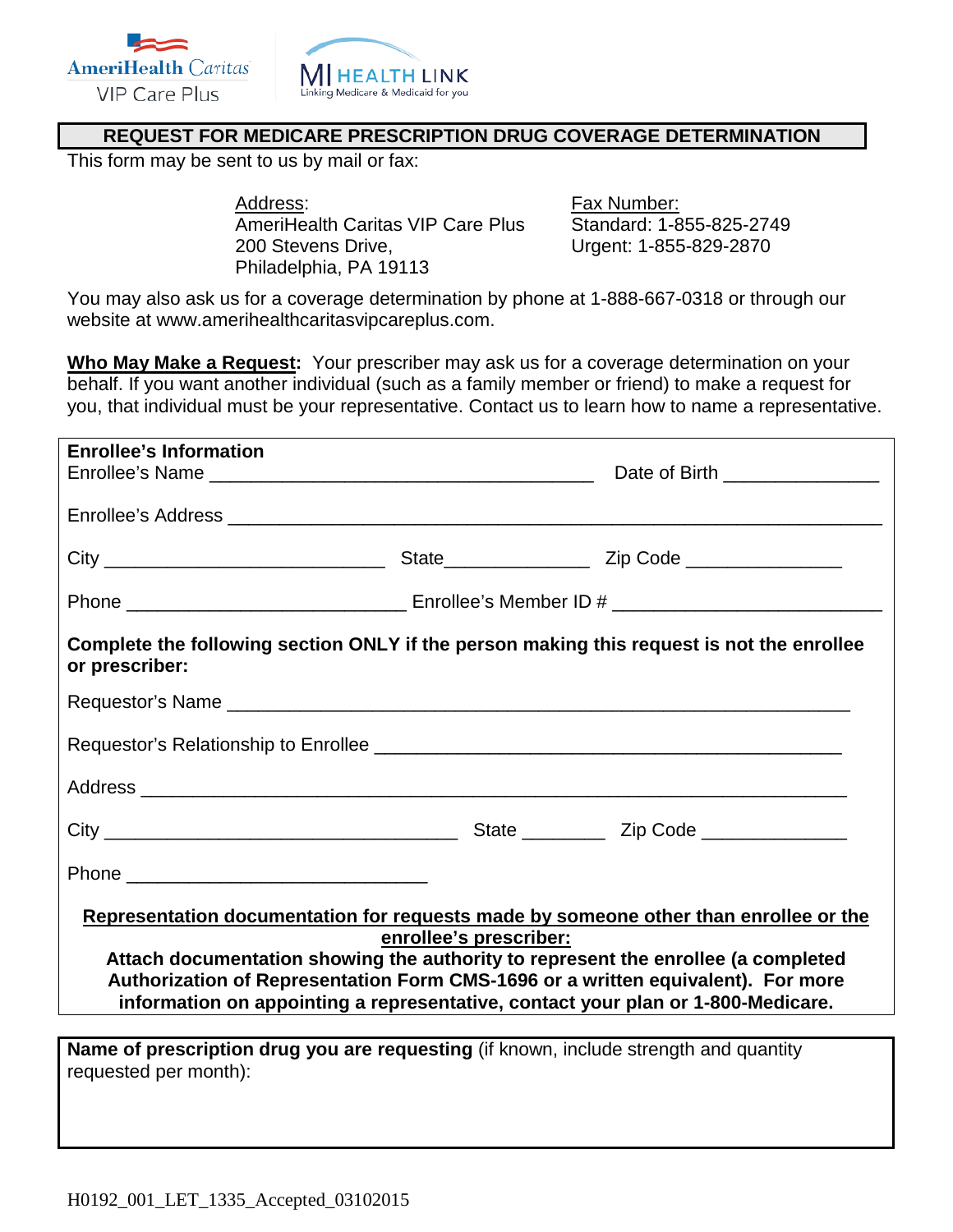



## **Type of Coverage Determination Request**

| I need a drug that is not on the plan's list of covered drugs (formulary exception).*<br>$\Box$                                                                                                                                                                                                                                                                                                                             |  |  |  |  |
|-----------------------------------------------------------------------------------------------------------------------------------------------------------------------------------------------------------------------------------------------------------------------------------------------------------------------------------------------------------------------------------------------------------------------------|--|--|--|--|
| I have been using a drug that was previously included on the plan's list of covered drugs, but is<br>being removed or was removed from this list during the plan year (formulary exception).*                                                                                                                                                                                                                               |  |  |  |  |
| $\Box$ I request prior authorization for the drug my prescriber has prescribed.*                                                                                                                                                                                                                                                                                                                                            |  |  |  |  |
| I request an exception to the requirement that I try another drug before I get the drug my<br>$\Box$<br>prescriber prescribed (formulary exception).*                                                                                                                                                                                                                                                                       |  |  |  |  |
| $\Box$ I request an exception to the plan's limit on the number of pills (quantity limit) I can receive so<br>that I can get the number of pills my prescriber prescribed (formulary exception).*                                                                                                                                                                                                                           |  |  |  |  |
| My drug plan charges a higher copayment for the drug my prescriber prescribed than it<br>$\perp$<br>charges for another drug that treats my condition, and I want to pay the lower copayment (tiering<br>exception).*                                                                                                                                                                                                       |  |  |  |  |
| $\Box$ I have been using a drug that was previously included on a lower copayment tier, but is being<br>moved to or was moved to a higher copayment tier (tiering exception).*                                                                                                                                                                                                                                              |  |  |  |  |
| My drug plan charged me a higher copayment for a drug than it should have.<br>$\mathbf{L}$                                                                                                                                                                                                                                                                                                                                  |  |  |  |  |
| I want to be reimbursed for a covered prescription drug that I paid for out of pocket.<br>$\Box$                                                                                                                                                                                                                                                                                                                            |  |  |  |  |
| *NOTE: If you are asking for a formulary or tiering exception, your prescriber MUST provide<br>a statement supporting your request. Requests that are subject to prior authorization (or<br>any other utilization management requirement), may require supporting information. Your<br>prescriber may use the attached "Supporting Information for an Exception Request or Prior<br>Authorization" to support your request. |  |  |  |  |
| Additional information we should consider (attach any supporting documents):                                                                                                                                                                                                                                                                                                                                                |  |  |  |  |

## **Important Note: Expedited Decisions**

If you or your prescriber believe that waiting 72 hours for a standard decision could seriously harm your life, health, or ability to regain maximum function, you can ask for an expedited (fast) decision. If your prescriber indicates that waiting 72 hours could seriously harm your health, we will automatically give you a decision within 24 hours. If you do not obtain your prescriber's support for an expedited request, we will decide if your case requires a fast decision. You cannot request an expedited coverage determination if you are asking us to pay you back for a drug you already received.

**CHECK THIS BOX IF YOU BELIEVE YOU NEED A DECISION WITHIN 24 HOURS (if you have a supporting statement from your prescriber, attach it to this request).**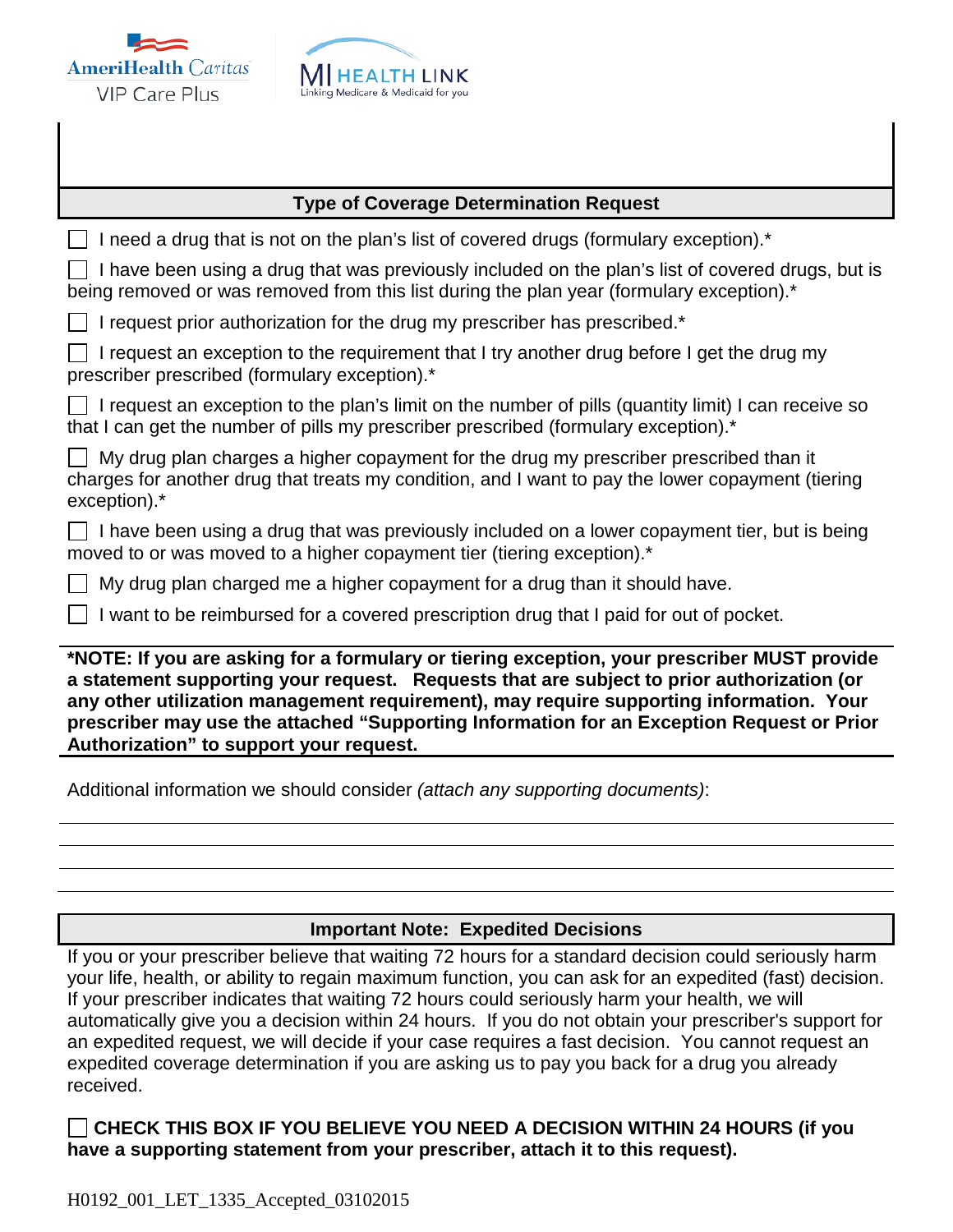



## **Signature:**

**Date:** 

**Supporting Information for an Exception Request or Prior Authorization**

**FORMULARY and TIERING EXCEPTION requests cannot be processed without a prescriber's supporting statement. PRIOR AUTHORIZATION requests may require supporting information.** 

**REQUEST FOR EXPEDITED REVIEW: By checking this box and signing below, I certify that applying the 72 hour standard review timeframe may seriously jeopardize the life or health of the enrollee or the enrollee's ability to regain maximum function.**

| <b>Prescriber's Information</b> |                         |
|---------------------------------|-------------------------|
|                                 |                         |
|                                 |                         |
|                                 |                         |
|                                 | Date __________________ |

| Diagnosis and Medical Information                                                                                                                                                                                                                                                                                                                                                                                                                                                                                                                                                                                                                                                                                                                                                                                                                                                                                                                                                                                                                                                           |                 |                                       |  |            |  |  |  |
|---------------------------------------------------------------------------------------------------------------------------------------------------------------------------------------------------------------------------------------------------------------------------------------------------------------------------------------------------------------------------------------------------------------------------------------------------------------------------------------------------------------------------------------------------------------------------------------------------------------------------------------------------------------------------------------------------------------------------------------------------------------------------------------------------------------------------------------------------------------------------------------------------------------------------------------------------------------------------------------------------------------------------------------------------------------------------------------------|-----------------|---------------------------------------|--|------------|--|--|--|
| Medication:                                                                                                                                                                                                                                                                                                                                                                                                                                                                                                                                                                                                                                                                                                                                                                                                                                                                                                                                                                                                                                                                                 |                 | Strength and Route of Administration: |  | Frequency: |  |  |  |
| <b>New Prescription OR Date</b><br>Therapy Initiated:                                                                                                                                                                                                                                                                                                                                                                                                                                                                                                                                                                                                                                                                                                                                                                                                                                                                                                                                                                                                                                       |                 | <b>Expected Length of Therapy:</b>    |  | Quantity:  |  |  |  |
| Height/Weight:                                                                                                                                                                                                                                                                                                                                                                                                                                                                                                                                                                                                                                                                                                                                                                                                                                                                                                                                                                                                                                                                              | Drug Allergies: | Diagnosis:                            |  |            |  |  |  |
| <b>Rationale for Request</b>                                                                                                                                                                                                                                                                                                                                                                                                                                                                                                                                                                                                                                                                                                                                                                                                                                                                                                                                                                                                                                                                |                 |                                       |  |            |  |  |  |
| $\Box$ Alternate drug(s) contraindicated or previously tried, but with adverse outcome, e.g.,<br>toxicity, allergy, or therapeutic failure [Specify below: (1) Drug(s) contraindicated or tried; (2)<br>adverse outcome for each; (3) if therapeutic failure, length of therapy on each drug(s)]<br>Patient is stable on current drug(s); high risk of significant adverse clinical outcome with<br>$\Box$<br>medication change [Specify below: Anticipated significant adverse clinical outcome]<br>Medical need for different dosage form and/or higher dosage [Specify below: (1) Dosage<br>$\Box$<br>form(s) and/or dosage(s) tried; (2) explain medical reason]<br>Request for formulary tier exception [Specify below: (1) Formulary or preferred drugs<br>$\Box$<br>contraindicated or tried and failed, or tried and not as effective as requested drug; (2) if<br>therapeutic failure, length of therapy on each drug and adverse outcome; (3) if not as effective,<br>length of therapy on each drug and outcome]<br>$\Box$ Other (explain below)<br><b>Required Explanation:</b> |                 |                                       |  |            |  |  |  |

\_\_\_\_\_\_\_\_\_\_\_\_\_\_\_\_\_\_\_\_\_\_\_\_\_\_\_\_\_\_\_\_\_\_\_\_\_\_\_\_\_\_\_\_\_\_\_\_\_\_\_\_\_\_\_\_\_\_\_\_\_\_\_\_\_\_\_\_\_\_\_\_\_\_\_\_\_\_